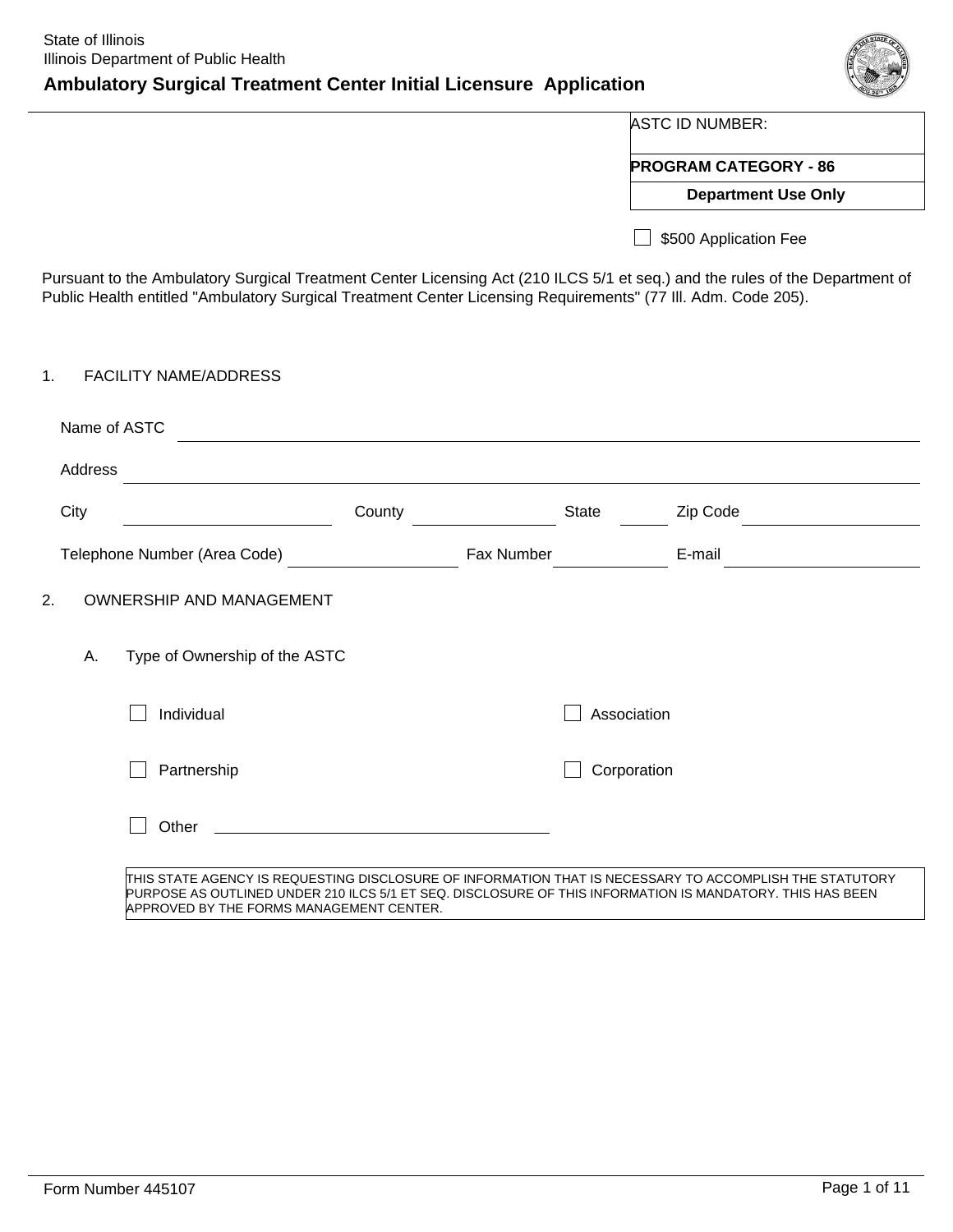

B. If Individual-Partnership or Association-owned, list all persons who own the ASTC:

| Name | Address |
|------|---------|
|      |         |
|      |         |
|      |         |
|      |         |
|      |         |
|      |         |
|      |         |

### C. Names under which persons in #2 do business (other than this ASTC)

| Name | <b>Business</b> |
|------|-----------------|
|      |                 |
|      |                 |
|      |                 |
|      |                 |
|      |                 |
|      |                 |
|      |                 |

### D. Corporate Ownership

| $(1.)$ Name of Corporation                                                     |      |         |  |  |  |  |
|--------------------------------------------------------------------------------|------|---------|--|--|--|--|
| (2.) Submit a copy of the Certificate of Incorporation (Identify as Exhibit I) |      |         |  |  |  |  |
| (3.) List title, name and address of each corporate officer.                   |      |         |  |  |  |  |
| Title                                                                          | Name | Address |  |  |  |  |
|                                                                                |      |         |  |  |  |  |
|                                                                                |      |         |  |  |  |  |
|                                                                                |      |         |  |  |  |  |
|                                                                                |      |         |  |  |  |  |
|                                                                                |      |         |  |  |  |  |
|                                                                                |      |         |  |  |  |  |
|                                                                                |      |         |  |  |  |  |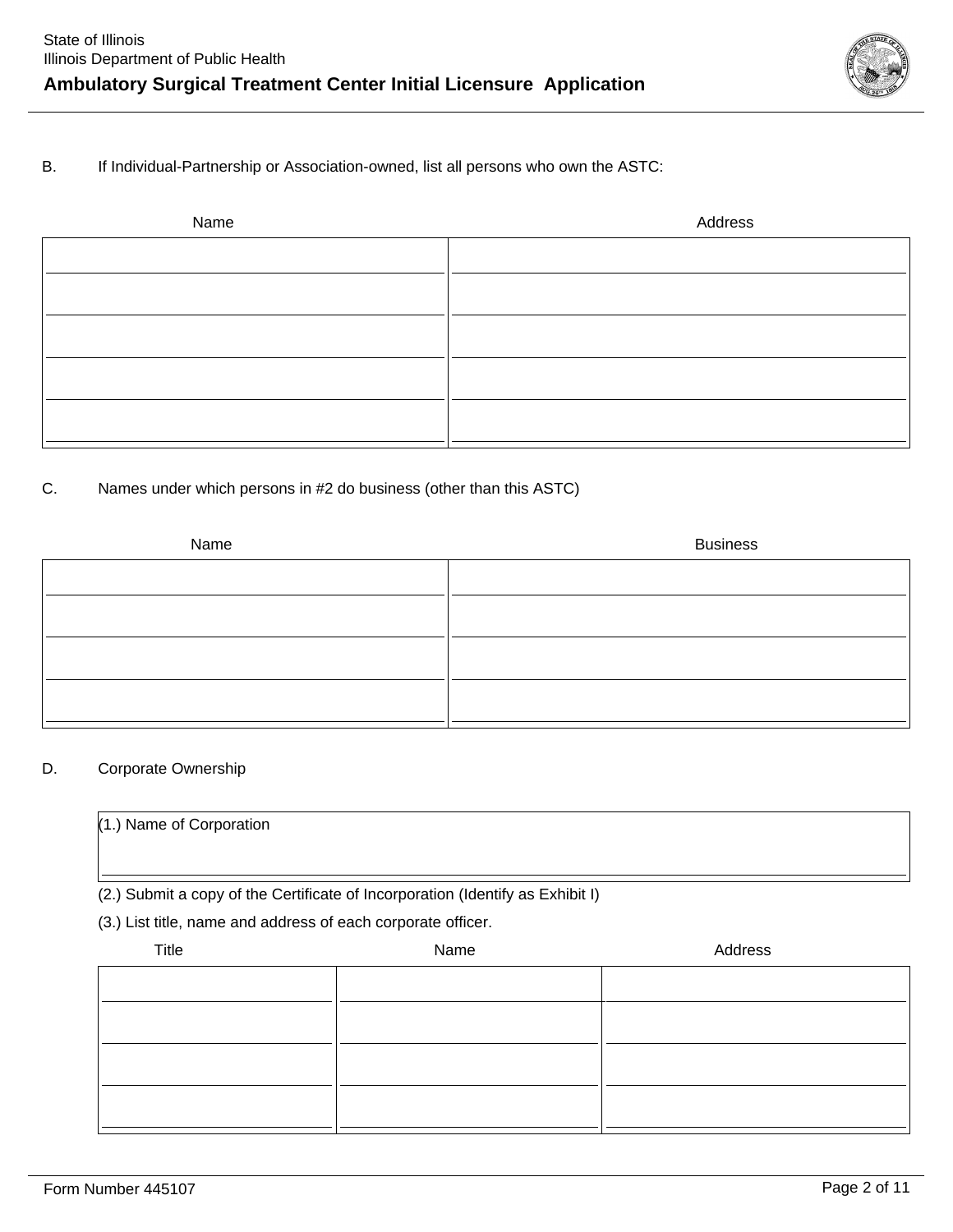

### E. List name and address of each shareholder holding more than 5 percent of shares

| Name | Address | Percent of Shares |
|------|---------|-------------------|
|      |         |                   |
|      |         |                   |
|      |         |                   |
|      |         |                   |
|      |         |                   |
|      |         |                   |
|      |         |                   |
|      |         |                   |
|      |         |                   |

### F. For other than individual ownership, list the name and address of the Illinois registered agent or the person(s) legally authorized to receive service of process for the facility.

| Name of Registered Agent | Address |
|--------------------------|---------|
|                          |         |
|                          |         |
|                          |         |
|                          |         |

G. List the names and addresses of all persons under contract to manage or operate the facility.

□ (Check here if not applicable).

Name Address And Address And Address And Address And Address And Address And Address And Address And Address A

H. Have any of the following been convicted of a felony or of two or more misdemeanors involving moral turpitude in the last five years? (If yes, attach explanation as Exhibit IA.)

|    | Applicant                                        | l Yes L | $\overline{\phantom{a}}$ No |
|----|--------------------------------------------------|---------|-----------------------------|
| 2. | Any member of a firm, partnership or association | ∣∣Yes   | $\vert$ $\vert$ No          |
| 3. | Any officer or director of a corporation         | ∣ I Yes | N <sub>0</sub>              |
| 4. | Administrator or manager of ASTC                 | l Yes   | $\vert$ $\vert$ No          |
|    |                                                  |         |                             |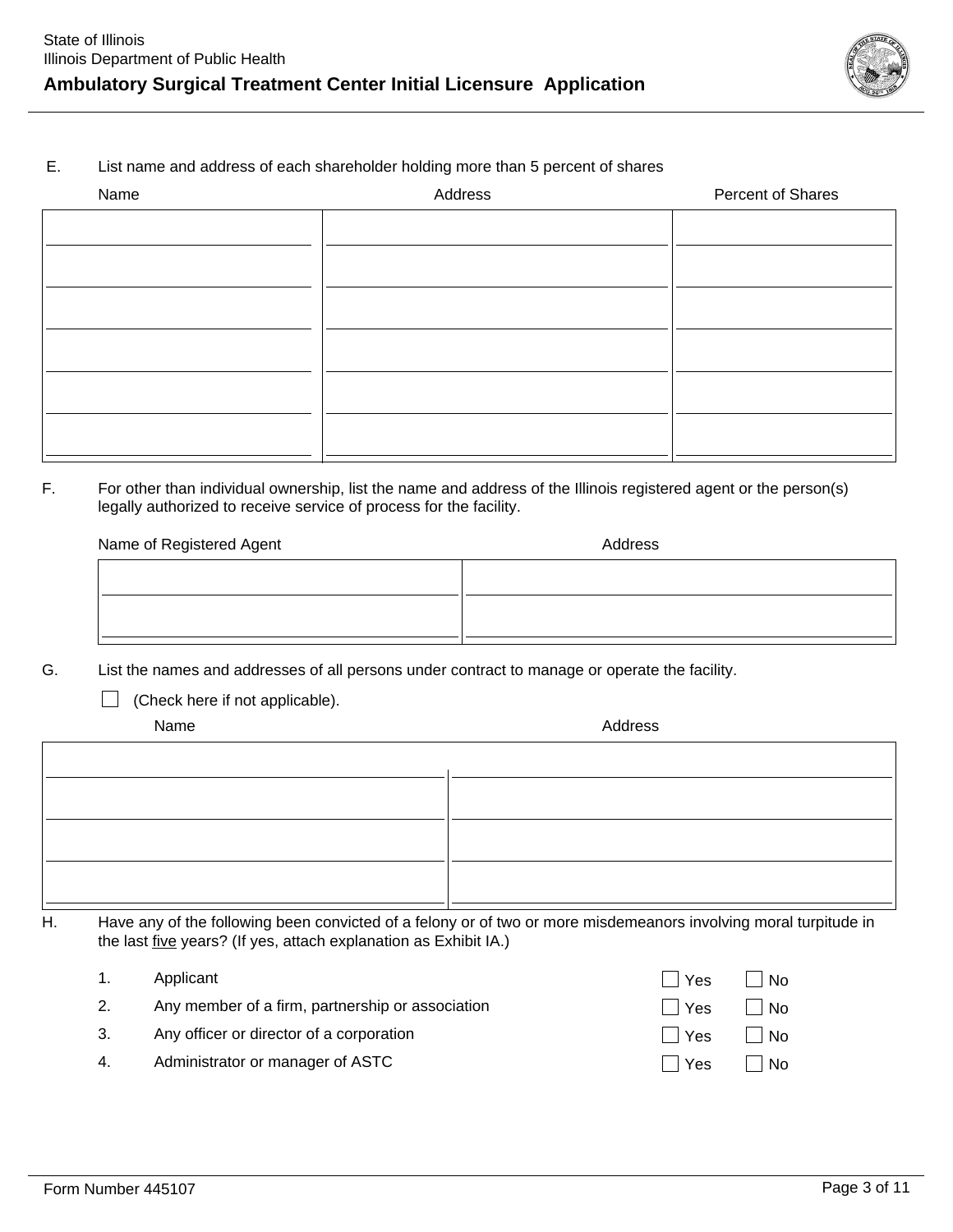

| ADMINISTRATION AND PERSONNEL                                                                                                                                                                                                         |                                                                                                                         |             |  |  |  |
|--------------------------------------------------------------------------------------------------------------------------------------------------------------------------------------------------------------------------------------|-------------------------------------------------------------------------------------------------------------------------|-------------|--|--|--|
| A. Administrator (Attach resume as Exhibit II.)                                                                                                                                                                                      |                                                                                                                         |             |  |  |  |
| Name<br><u> 1989 - Johann Barn, mars eta bainar eta bat erroman erroman erroman erroman erroman erroman erroman erroman</u>                                                                                                          |                                                                                                                         |             |  |  |  |
| Address                                                                                                                                                                                                                              | <u> 1989 - Johann Stoff, amerikansk politiker (* 1908)</u>                                                              |             |  |  |  |
|                                                                                                                                                                                                                                      |                                                                                                                         |             |  |  |  |
| License or Certification Number (if applicable)                                                                                                                                                                                      |                                                                                                                         |             |  |  |  |
| B. Medical Director (Attach resume as Exhibit III)                                                                                                                                                                                   |                                                                                                                         |             |  |  |  |
| Name<br><u> 1989 - Johann Stoff, amerikansk politiker (d. 1989)</u>                                                                                                                                                                  |                                                                                                                         |             |  |  |  |
| Address<br><u> 1980 - Johann Stoff, deutscher Stoff, der Stoff, deutscher Stoff, der Stoff, der Stoff, der Stoff, der Stoff</u>                                                                                                      |                                                                                                                         |             |  |  |  |
| <b>Telephone Number</b><br>License Number                                                                                                                                                                                            |                                                                                                                         |             |  |  |  |
| C. Supervising Nurse (Attach resume as Exhibit IV).                                                                                                                                                                                  |                                                                                                                         |             |  |  |  |
| Name                                                                                                                                                                                                                                 |                                                                                                                         |             |  |  |  |
|                                                                                                                                                                                                                                      |                                                                                                                         |             |  |  |  |
| Address                                                                                                                                                                                                                              | <u> 1989 - Johann Stoff, amerikansk politiker (d. 1989)</u>                                                             |             |  |  |  |
| Telephone Number <u>Department of the set of the set of the set of the set of the set of the set of the set of the set of the set of the set of the set of the set of the set of the set of the set of the set of the set of the</u> |                                                                                                                         |             |  |  |  |
| to perform surgical procedures in the center.                                                                                                                                                                                        | D. Medical Staff: List specialty, name, and license number of each physician, podiatrist, or dentist granted priveleges |             |  |  |  |
| Specialty                                                                                                                                                                                                                            | Name                                                                                                                    | License No. |  |  |  |
|                                                                                                                                                                                                                                      |                                                                                                                         |             |  |  |  |
|                                                                                                                                                                                                                                      |                                                                                                                         |             |  |  |  |
|                                                                                                                                                                                                                                      |                                                                                                                         |             |  |  |  |
|                                                                                                                                                                                                                                      |                                                                                                                         |             |  |  |  |
|                                                                                                                                                                                                                                      |                                                                                                                         |             |  |  |  |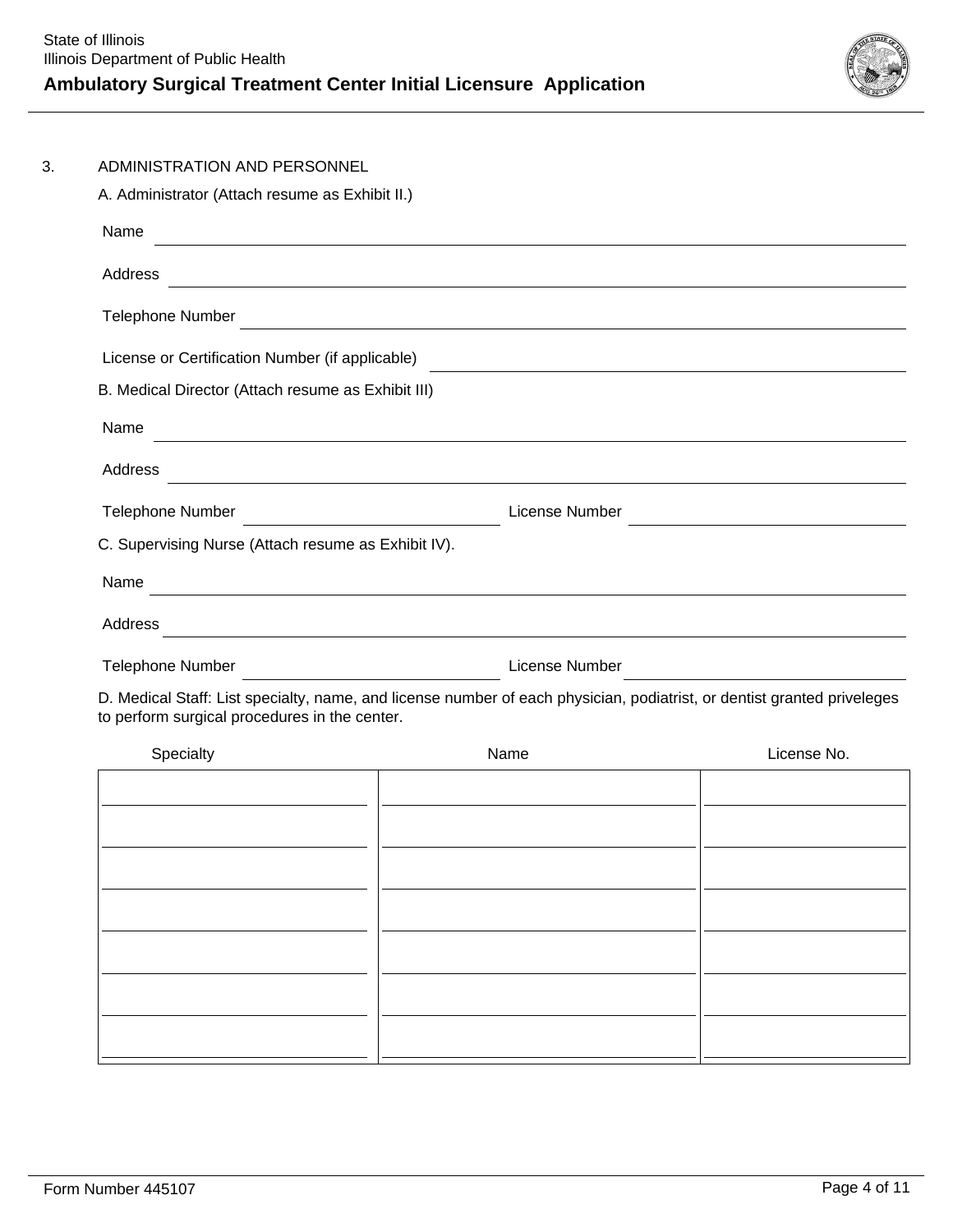

### D. Medical Staff (Continued)

| Specialty | Name | License No. |
|-----------|------|-------------|
|           |      |             |
|           |      |             |
|           |      |             |
|           |      |             |
|           |      |             |
|           |      |             |
|           |      |             |
|           |      |             |
|           |      |             |
|           |      |             |
|           |      |             |
|           |      |             |
|           |      |             |
|           |      |             |
|           |      |             |
|           |      |             |
|           |      |             |
|           |      |             |
|           |      |             |
|           |      |             |
|           |      |             |
|           |      |             |
|           |      |             |
|           |      |             |
|           |      |             |
|           |      |             |
|           |      |             |
|           |      |             |
|           |      |             |
|           |      |             |
|           |      |             |
|           |      |             |
|           |      |             |
|           |      |             |
|           |      |             |
|           |      |             |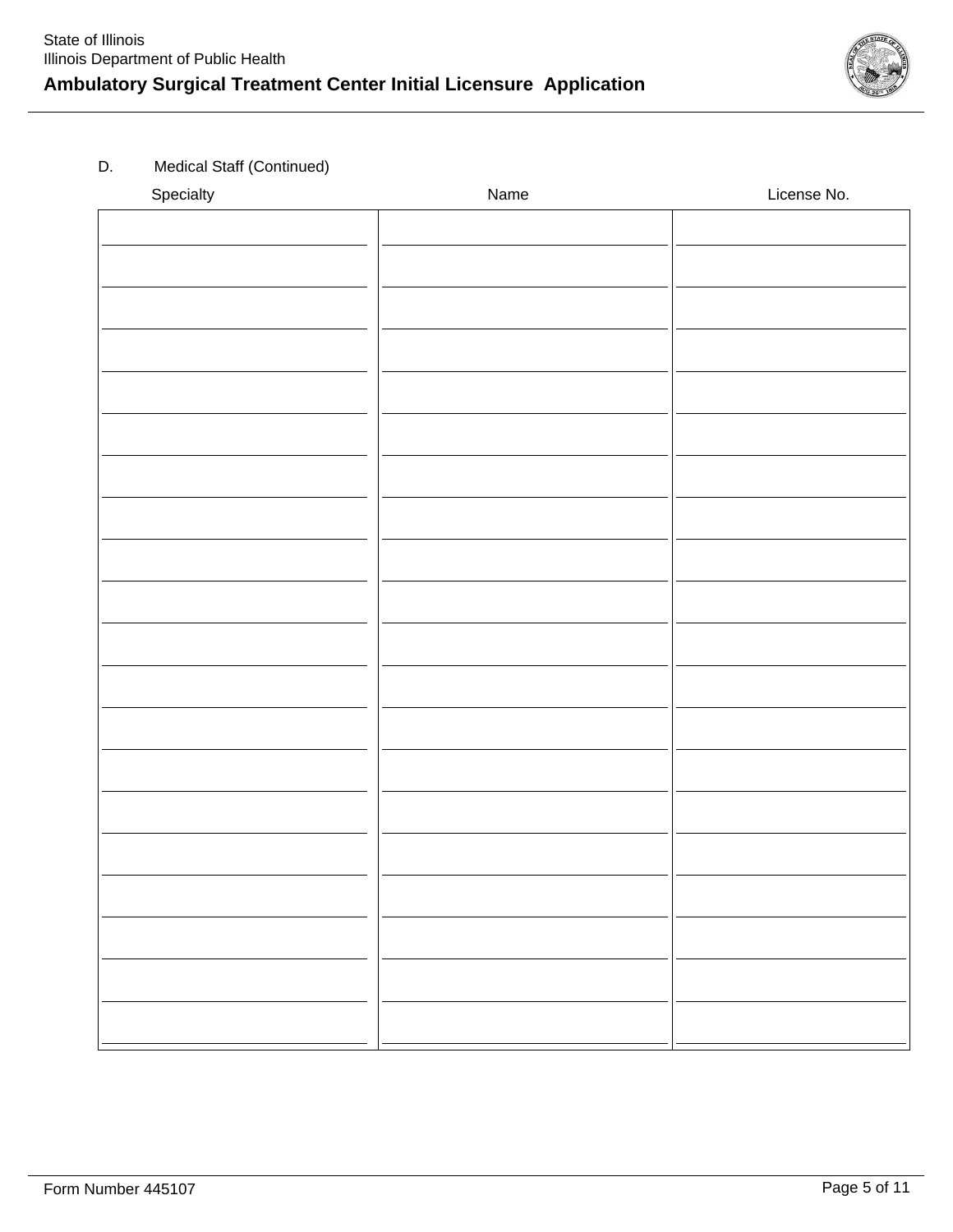

E. Personnel: List position and/or classification; name, education, experience, professional licensure or certification

| Position<br>and/or |      | License Number, Registration,<br>Certification, Education and |
|--------------------|------|---------------------------------------------------------------|
| Classification     |      | Years Experience                                              |
|                    | Name |                                                               |
|                    |      |                                                               |
|                    |      |                                                               |
|                    |      |                                                               |
|                    |      |                                                               |
|                    |      |                                                               |
|                    |      |                                                               |
|                    |      |                                                               |
|                    |      |                                                               |
|                    |      |                                                               |
|                    |      |                                                               |
|                    |      |                                                               |
|                    |      |                                                               |
|                    |      |                                                               |
|                    |      |                                                               |
|                    |      |                                                               |
|                    |      |                                                               |
|                    |      |                                                               |
|                    |      |                                                               |
|                    |      |                                                               |
|                    |      |                                                               |
|                    |      |                                                               |
|                    |      |                                                               |
|                    |      |                                                               |
|                    |      |                                                               |
|                    |      |                                                               |
|                    |      |                                                               |
|                    |      |                                                               |
|                    |      |                                                               |
|                    |      |                                                               |
|                    |      |                                                               |
|                    |      |                                                               |
|                    |      |                                                               |
|                    |      |                                                               |
|                    |      |                                                               |
|                    |      |                                                               |
|                    |      |                                                               |
|                    |      |                                                               |
|                    |      |                                                               |
|                    |      |                                                               |
|                    |      |                                                               |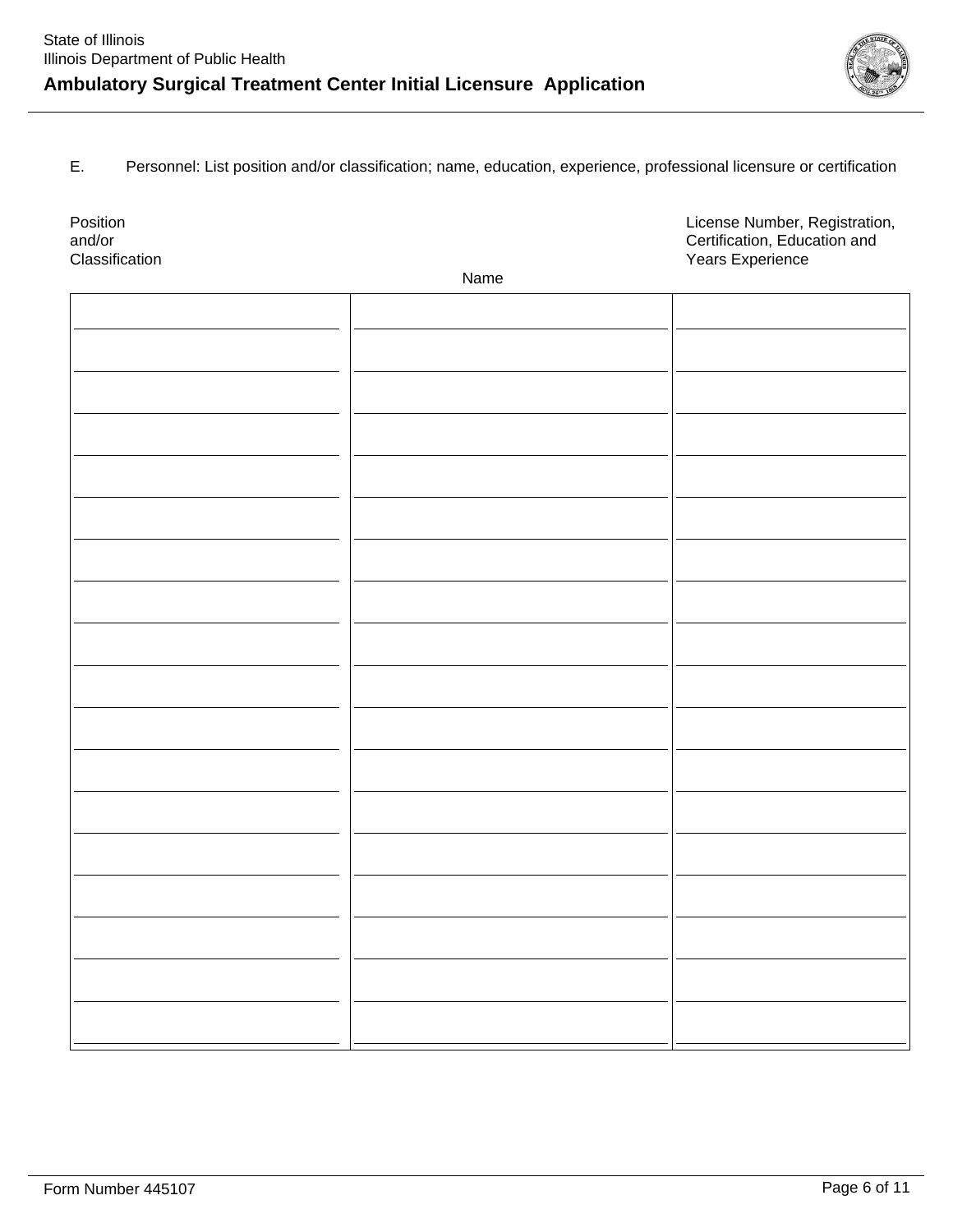# **Ambulatory Surgical Treatment Center Initial Licensure Application**

E. Personnel: (Continued)

Position **Position**<br> **Position**<br> **Position, Registration, and/or**<br> **Position, Education, and** and/or **Certification, Education, and**<br>
Classification contraction, and Classification, and Classification, and Classification, and Classification, and Years Experience

Name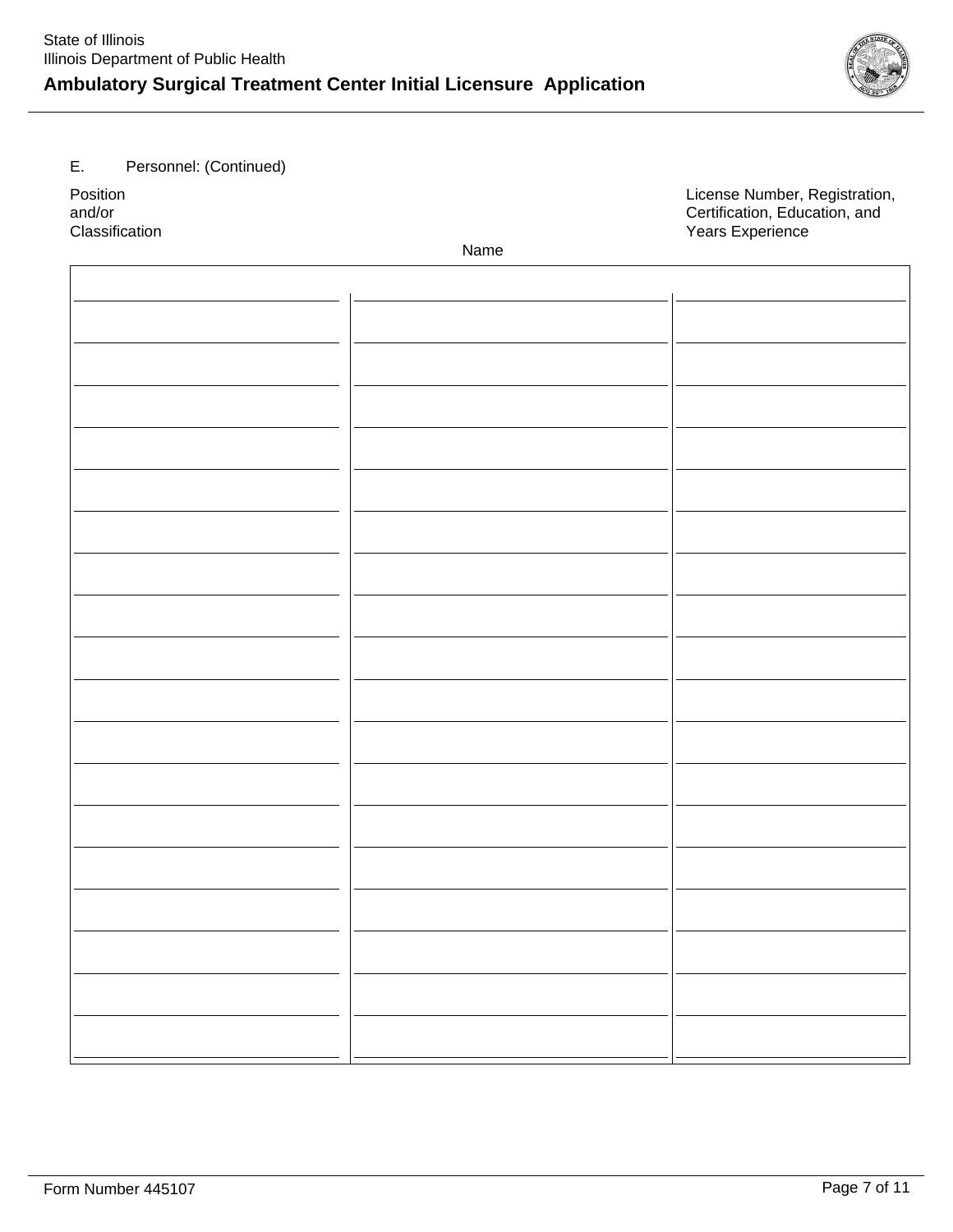

### 4. FACILITIES, SERVICES AND PROCEDURES

The following must be included with the initial application:

- A. A narrative of the facility including but not limited to interviewing, examination, surgical and recovery room facilities. (Identify as Exhibit V)
- B. A description of services to be provided by the facility including a list of surgical procedures to be performed subject to approval in accordane with the requirements of Section 205.130. (Identify as Exhibit VI)
- C. Documentation of compliance with Section 205.350, Laboratory Services. (Identify as Exhibit VII)
- D. A copy of the transfer agreement with a licensed hospital within approximately 15 minutes travel time of the facility or other documentation demonstrating compliance with Section 205.540(d). (Identify as Exhibit VIII)
- E. A copy of the organizational plan of the facility (see Section 205.220). (Identify as Exhibit IX)
- F. Schematic architectural plans (or evidence of prior submission). (Identify as Exhibit X)
- G. Documentation of a permit as required by the Illinois Health Facilities Planning Act. (20 ILCS 3960/1 et. seq.) (Identify as Exhibit XI)
- H. Documentation of compliance with all applicable local building, utility and safety codes. (Identify as Exhibit XII)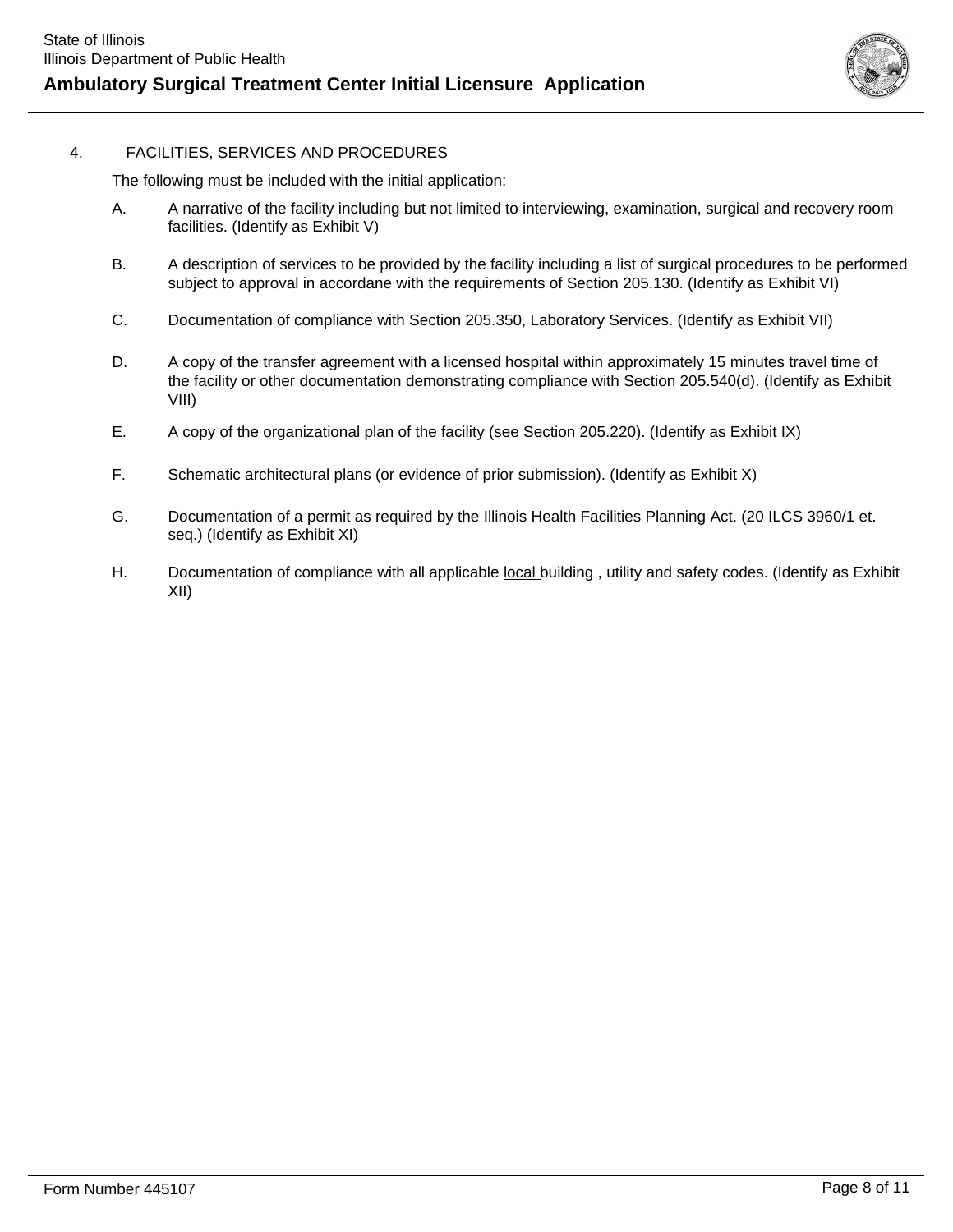

### 5. VERIFICATION

I (we) swear or affirm that this application and accompanying documents are true and complete. I (we) further certify that I (we) have knowledge of and understand the action required to comply with the Act and licensing requirements.

| Signed       |                                                  | Signed        |  |
|--------------|--------------------------------------------------|---------------|--|
| <b>Title</b> |                                                  | Title         |  |
|              | Signed and Sworn (or attested) to before me this | day of<br>20  |  |
|              |                                                  | Notary Public |  |
|              | My commission expires                            | 20            |  |

### **SUBMIT APPLICATION AND FEE TO:**

**VALIDATION UNIT ILLINOIS DEPARTMENT OF PUBLIC HEALTH DIVISION OF FINANCIAL SERVICES 535 WEST JEFFERSON STREET, 4th Floor SPRINGFIELD, ILLINOIS 62761**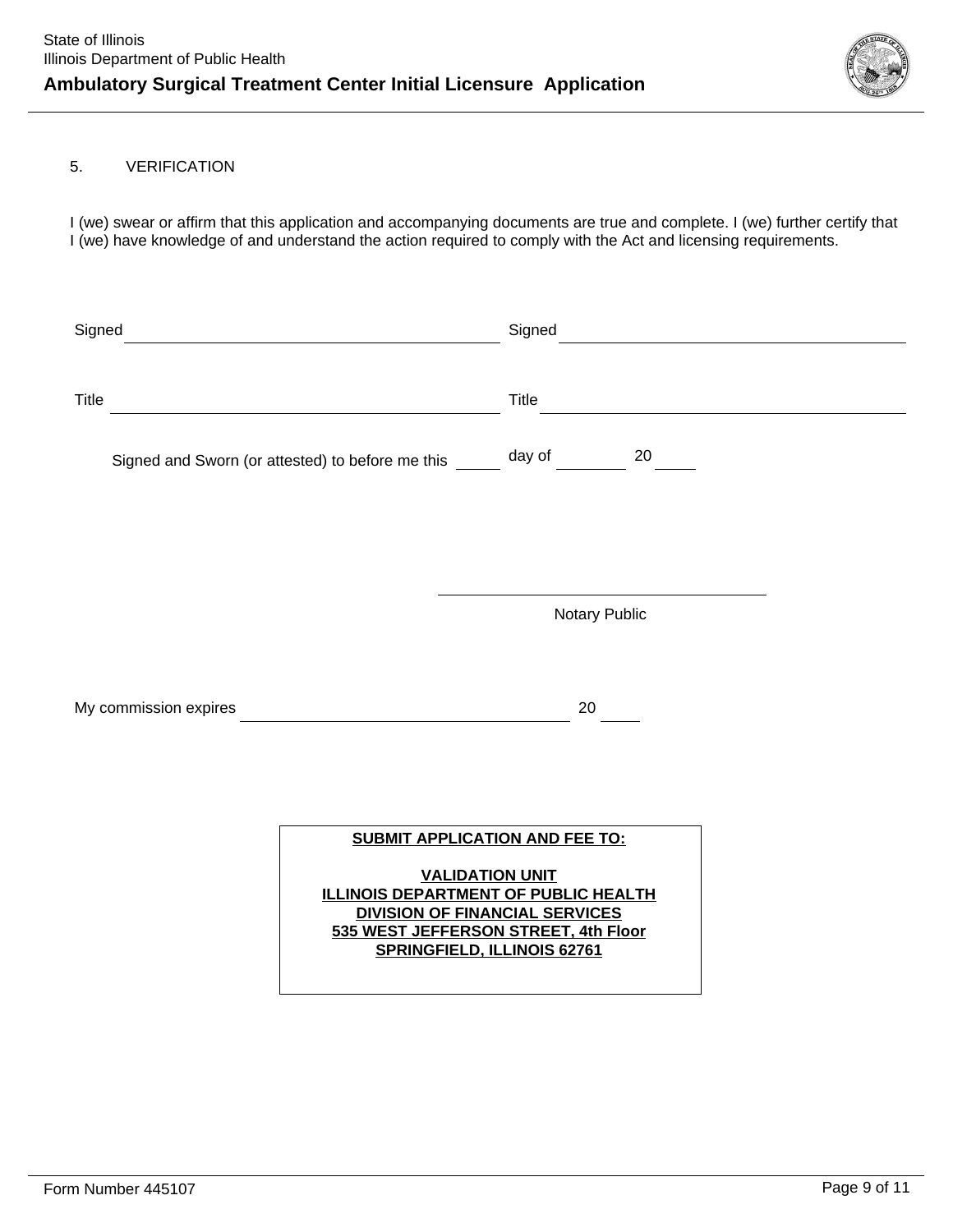

### **APPLICATION ADDENDUM**

This addendum must be completed as part of the following program/facility applications:

Ambulatory Surgical Treatment Center

Home Health Agency

Hospice Program

Hospital

Section 10-65(c) of the Illinois Administrative Procedure Act, 5 ILCS 100/10-65(c), was amended by P.A. 87-823, and requires individual licensees to certify whether they are delinquent in payment of child support.

APPLICANT IS AN INDIVIDUAL (SOLE PROPRIETOR)  $\Box$  Yes  $\Box$  No

The following question must be answered only if the applicant is an individual (sole proprietor):

I hereby certify, under penalty of perjury, that  $\quad \bigsqcup$  I am  $\quad \bigsqcup$  am not  $\qquad$  (chek one) more than 30 days delinquent in complying with a child support order.

| Signed: |  |
|---------|--|
|---------|--|

| late:<br>Ι.<br>---- |
|---------------------|
|---------------------|

**FAILURE TO SO CERTIFY MAY RESULT IN A DENIAL OF THE LICENSE AND MAKING A FALSE STATEMENT MAY SUBJECT THE LICENSEE TO CONTEMPT OF COURT.** (5 ILCS 100/10-65-(c))